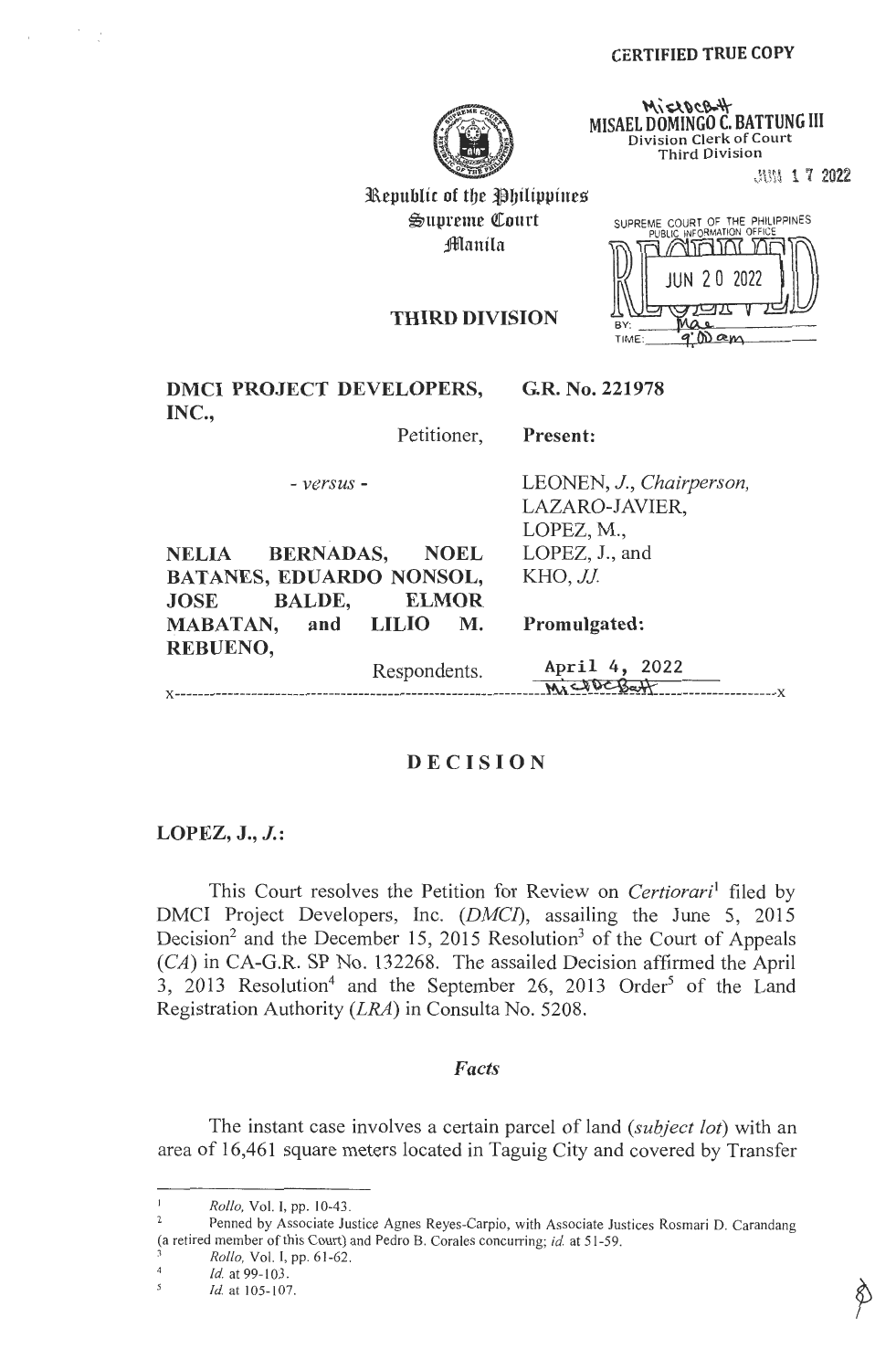$\sim$ 

 $\omega_{\rm eff}^{(1)}$ 

Certificate of Title *(TCT)* No. 25491<sup>6</sup> issued to "Honorato Lacsina married to Milagros Lacsina, Reynaldo Bonifacio Lacsina married to Evelyn Lacsina, and Renato G. Dionisio married to Corazon Platon Dionisio." The same lot became the subject of a labor case filed with the National Labor Relations Commission *(NLRC)* instituted by Nelia Bemadas, Noel Batanes, Eduardo Nonsol, Jose Balde, Elmor Mabatan, and Lilio Rebueno *(Bernadas et al.),* entitled *"Nelia Bernadas, et al. v. Liberty Transport Corp. and/or Mr*  and Mrs. Honorato Lacsina."<sup>7</sup> Eventually, the NLRC resolved the case in Bernadas *et al.*'s favor, prompting a Notice of Levy to be annotated on TCT No. 25491 on March 15, 2006, stating:

Entry No. 5371/25491: Affecting title, rights, interests, shares and participations of the herein registered owner in the property described herein in accordance with the said notice, in NLRC NCR CASE NO. 00-08-04508- 96 of the Department of Labor and Employment[,] National Labor Relations Commission, Quezon City, entitled NELIA BERNADAS, ET AL. -versus-LIBERTY TRANSPORT FORP. (sic), & or MR. & MRS. HONORATO - NILA (sic) LACSINA, issued by Sheriff, Ramon Nonato R. Dayao.

Date of instrument: Mar. 15, 2006 Date of inscription: Mar. 3, 11:01 a.m.<sup>8</sup>

On April 3, 2009, an auction sale was conducted for the subject lot where Bernadas *et al.* emerged as the winning bidder.<sup>9</sup> To reflect the sale, the Register of Deeds caused an annotation on TCT No. 25491 on June 3, 2009, thus:

Entry No. 3252: CERTIFICATE OF SALE in favor of NELIA BERNADAS, EVELYN I. REBUENO, NOEL BATANES, EDUARDO NONSOL, JOSE BALDE, ELMOR MABATAN, LILIO M. REBUENO for the sum of ONE MILLION NINE HUNDRED FIFTEEN THOUSAND EIGHT HUNDRED [PESOS] (Pl,915,800) in accordance with a cert. [o]f sale issued by NLRC. The period of redemption expires under the pertinent guarantee provided by  $law.<sup>10</sup>$ 

On June 29, 2009, Bernadas *et al.* executed a Deed of Sale and/or Certificate of Redemption of Real Property,<sup>11</sup> ceding the ownership of the subject lot to DMCI after having received the sum of  $\overline{P}1,915,800.00$ , representing Bernadas' total monetary award. On the same date, Bernadas *et al.* likewise executed a Release and Quitclaim,<sup>12</sup> discharging Honorato and Milagros Lacsina and DMCI from all liabilities arising from their instituted labor case. Thereafter, both DMCI and Bernadas *et al.* filed a petition before the Register of Deeds of Taguig City seeking to cancel the Notice of

<sup>6</sup>  *Id.* at 108-111.

<sup>7</sup>  8 *Id.* at 51-52.

<sup>9</sup>  *Id.* at 110.

<sup>10</sup>  CA Decision dated June 5, 2015; *id.* at 52.

*Rollo,* Vol. I, p. 111.

<sup>11</sup>  *Id.* at 116-122.

<sup>12</sup>  *Id.* at 123-129.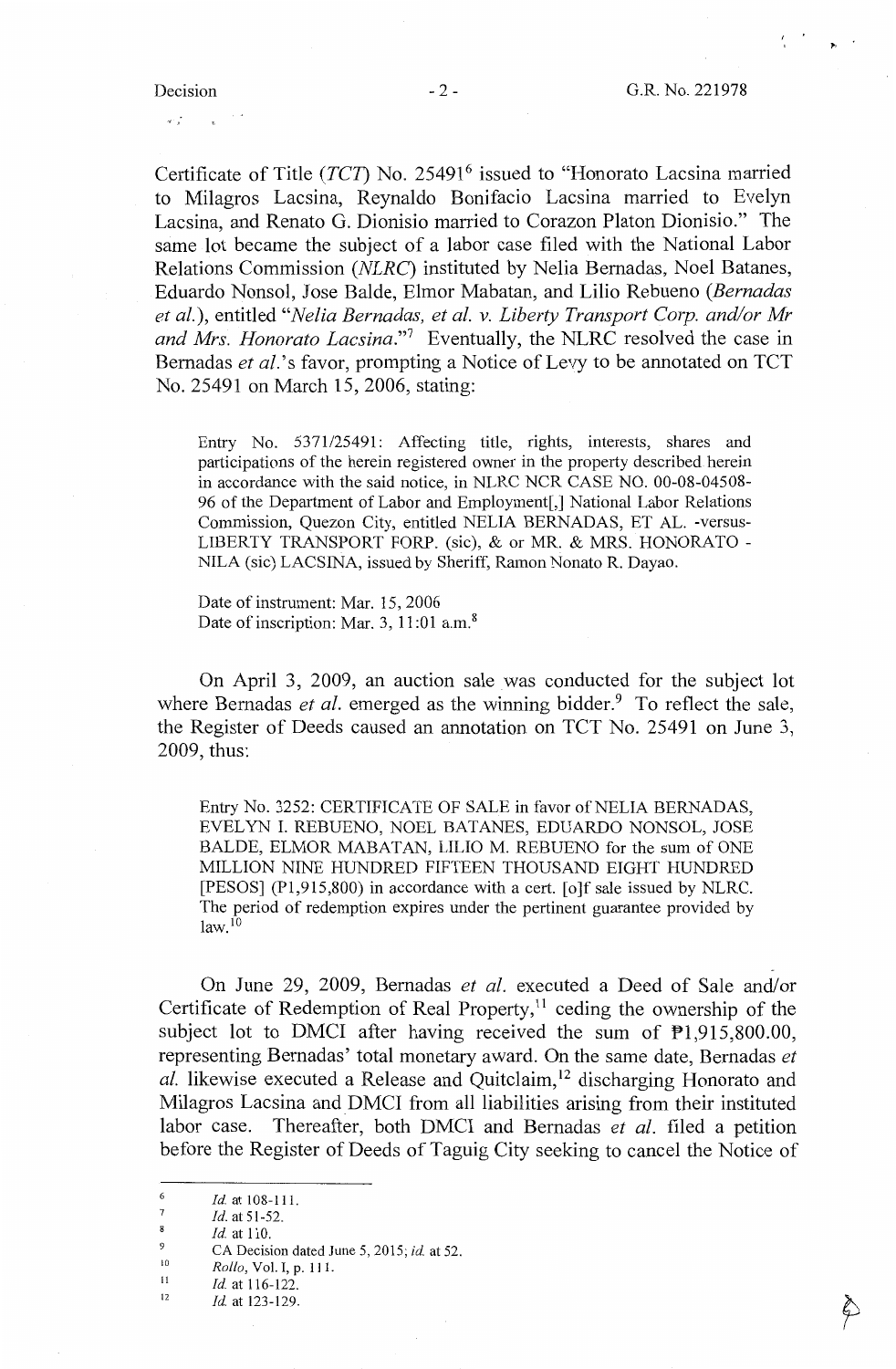Levy on Execution appearing as Entry No. 5371/25491 and the Certificate of Sale on the TCT. Subsequently, Taguig Land Development Corporation *(Taguig Land)* acquired the subject lot, securing a new TCT - TCT No.  $12619$ <sup> $13$ </sup> Thereafter, Taguig Land transferred the subject lot to DMCI by virtue of a merger. <sup>14</sup>

Contrary to their previous actions, Bemadas *et al.* filed a Motion to Nullify the Deed of Sale and/or Certificate of Redemption of Real Property and Release and Ouitclaim<sup>15</sup> before the NLRC. In the motion, Bernadas *et al.* asserted that the Deed of Sale and/or Certificate of Redemption of Real Property and Release and Quitclaim was spurious and had been falsified. Reflective of Bernadas *et al.*'s intent to own the subject lot, a Sheriff's Final Deed of Sale<sup>16</sup> was already issued by NLRC Sheriff Ramon Nonato P. Dayao in order to consolidate the ownership of the subject lot in their favor. In advocating for its falsity, Bernadas *et al.* further argued that one of the signatories, Lidfiel Marikit, had already died on January 15, 1997, long before the execution of the said documents. Similarly, Jerson Talam, also a signatory, was no longer part of the judgment and can no longer be found. Worse, Bernadas *et al.* claimed to have been prejudiced for not having been paid their monetary claims amounting to  $P1.915.800.00$ . In lieu thereof, they received a mere sum of  $P100,000.00$  from collections from a surety company. As a way to stealthily collect their signatures for the Deed of Sale and/or Certificate of Redemption of Real Property and Release and Quitclaim, Bemadas *et al.* were made to sign a piece of paper while making them believe that it was a document representing their receipt of the  $P100,000.00$ .<sup>17</sup>

 $DMCI$  opposed<sup>18</sup> the motion and argued that Evelyn Insilay-Rebueno *(Evelyn),* the alleged attorney-in-fact who filed the motion on behalf of Bernadas *et al.,* lacked the requisite authority. Since Evelyn received the monetary claims from DMCI, Bernadas *et al.*'s act of agency in favor of Evelyn was deemed extinguished by virtue of Article  $1919^{19}$  of the New Civil Code. Simply, as Evelyn had already collected Bemadas *et al.'s*  claims, there was no need for her to act as agent on their behalf. Connectedly, DMCI insisted that the Labor Arbiter *(LA)* should dismiss the motion by virtue of the full payment and satisfaction of the judgment award in favor of Bernadas *et al.* 

xxxx

<sup>13</sup>  *Id.* at 113.

<sup>14</sup>  Certificate of Filing of the Articles of Merger; *id.* at 112.

<sup>15</sup>  *Rollo,* Vol. I, pp. 138-144.

<sup>16</sup>  *Id.* at 114-115.

<sup>17</sup> *Sinumpaang Salaysay* dated February 28, 2011; *id.* at 219-220.

Opposition to the Motion to Nullify the Deed and/or Certificate of Redemption of Real Property with Motion to Dismiss Based on Satisfaction of Judgment, *id.* at 145-150.<br><sup>19</sup> Article 1919. *Agency is extinguished*:

<sup>(5)</sup> By the accomplishment of the object or purpose of the agency.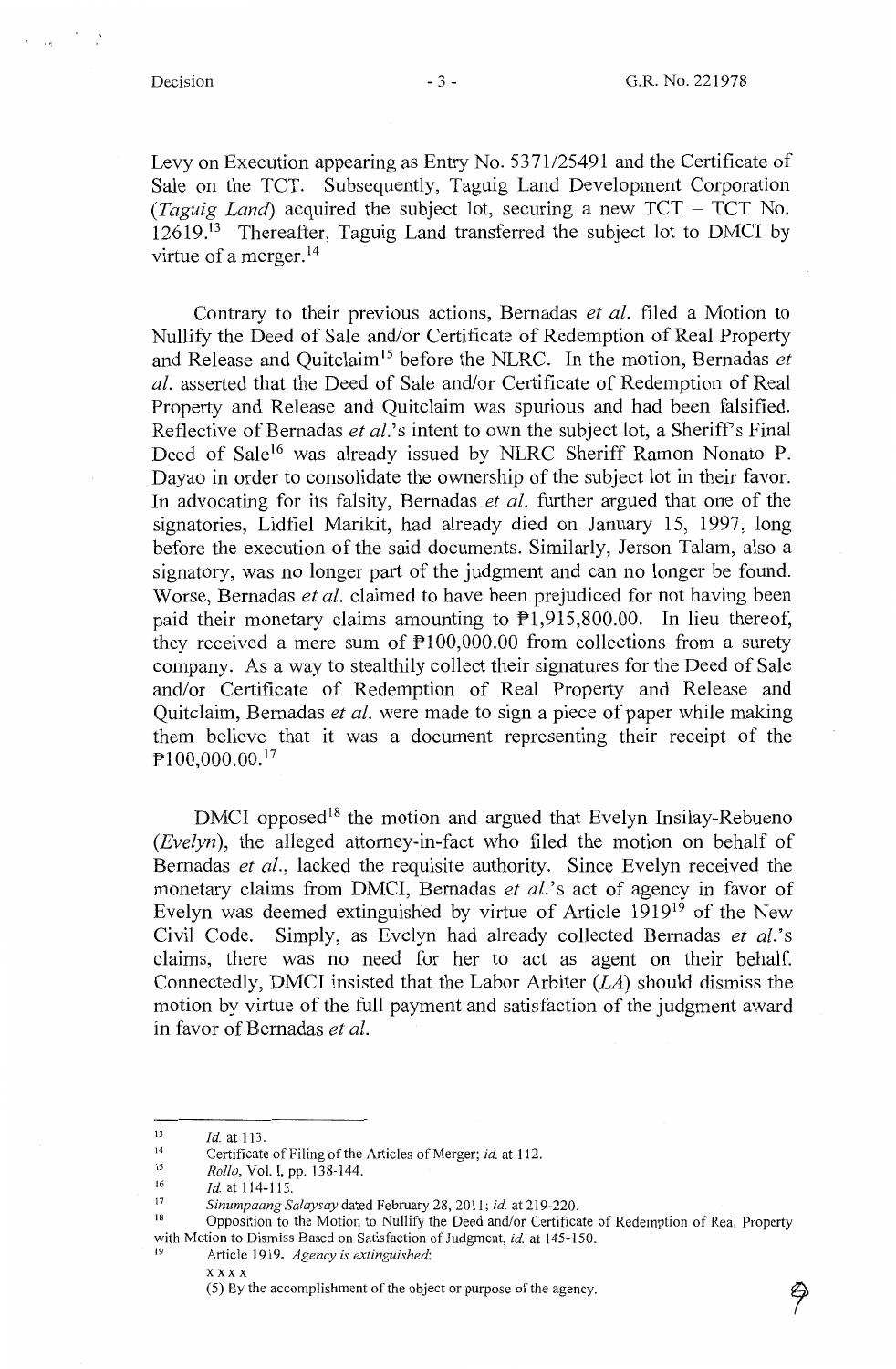. '

On January 4, 2011, LA Antonio R. Macam issued an Order<sup>20</sup> granting Bernadas *et al.*'s motion, thereby nullifying the Deed of Sale and/or Certificate of Redemption of Real Property and Release and Quitclaim. Therefore:

ACCORDINGLY, the Motion to Nullify the Deed and/or Certificate of Redemption and the Quitclaim and Release is granted and the said documents are hereby nullified. And as prayed for, the title issued under the name of Taguig [L]and Development Corporation under TCT [N]o. 12619, is ordered cancelled and a new Transfer Certificate of Title be issued by the Registry of Deeds in favor of complainants.

SO ORDERED<sup>21</sup>

The LA found that DMCI had no personality to redeem the subject lot as it was not a redemptioner as contemplated under Section 11, Rule VII of the NLRC Manual on Execution of Judgment *(NLRC Manual),* which lays down specific parties and/persons entitled to redeem, to wit:

- a) The **losing party, or his successor in interest** in the whole or any part of the property;
- b) A **creditor** having a lien by attachments, judgment or mortgage on the property sold, or on some part thereof, subsequent to the judgment under which the property was sold. Such redeeming creditor is termed a redemptioner.<sup>22</sup>

Here, DMCI could not be considered as a successor-in-interest of the subject lot, as the property was sold on auction, the original owners being those named in TCT No. 25491, namely: "Honorato Lacsina married to Milagros Lacsina, Reynaldo Bonifacio Lacsina married to Evelyn Lacsina, and Renato G. Dionisio married to Corazon Platon Dionisio." The LA also cited DMCI's thwarted attempts at being declared as owner of the subject lot. It appears from the records that DMCI had already attempted to be declared as successor-in-interest by instituting a third-party claim with the NLRC, contending that it purchased the subject lot from Taguig Land.<sup>23</sup> For sheer lack of evidence, and for failing to annotate TCT No. 25491 for an inordinate period of 11 years, the case was dismissed. Upon elevating the case *via* a petition for *certiorari* to the CA, the CA likewise rejected DMCI's claim of ownership in a Decision<sup>24</sup> dated July 31, 2009, which became final and executory.

24 *Rollo,* Vol. II, pp. 660-668.

<sup>20</sup>  *Rollo,* Vol I, pp. 158-167.

<sup>21</sup>  *Id.* at 167.

<sup>22</sup>  Emphasis ours.

<sup>23</sup>  Order dated October 18, 2007; *rollo,* vol. II, pp. 648-649.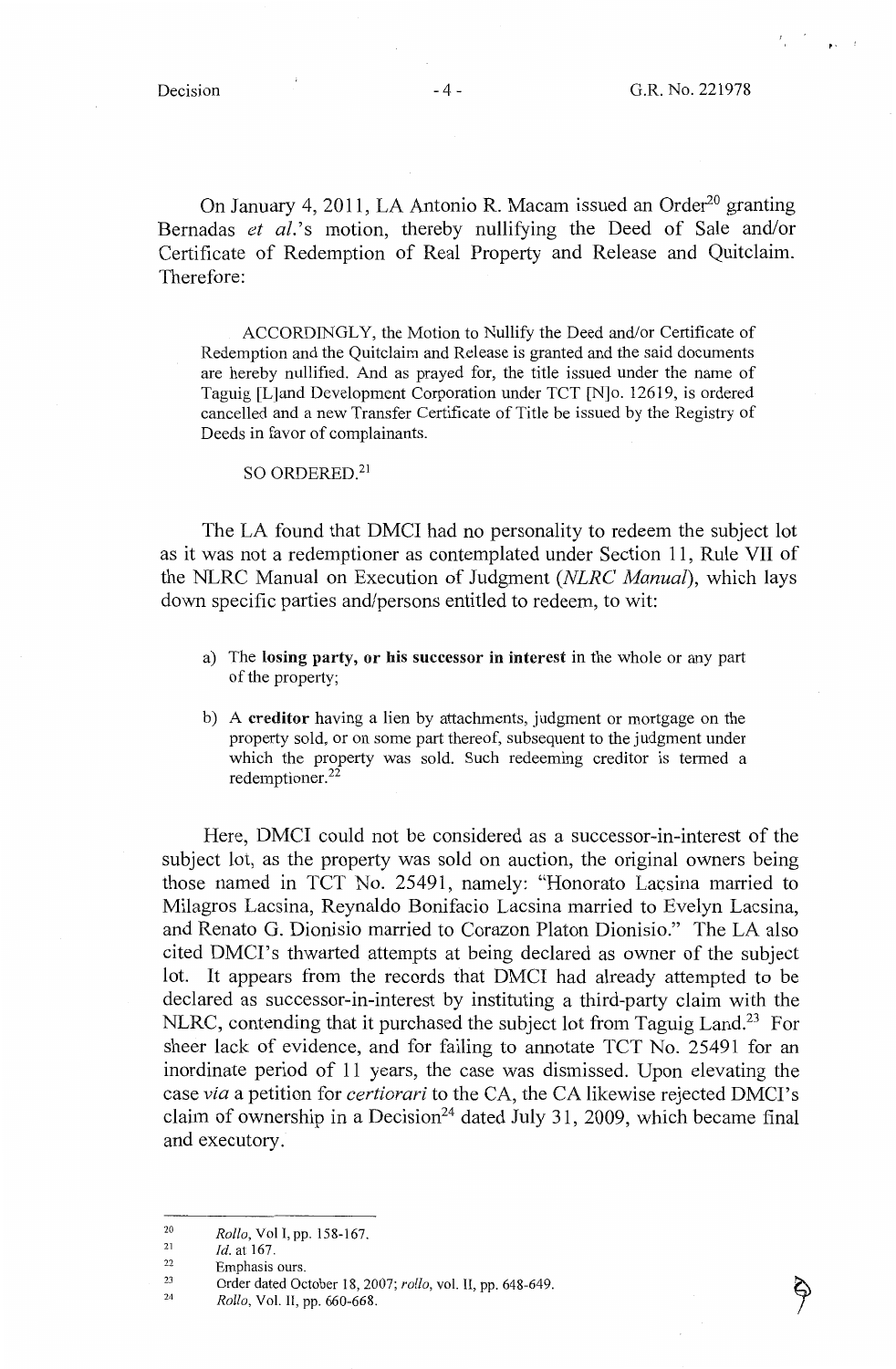The LA likewise held that DMCI cannot claim that it possesses a lien, judgment, or mortgage on the property sold, having only acquired the property through a merger with Taguig Land. The LA was inclined to nullify the assailed documents, as quitclaims and releases have been jurisprudentially disfavored for being contrary to public policy, citing *Veloso v. Department of Labor and Employment.* <sup>25</sup>

Undeterred, DMCI filed a Memorandum of Appeal<sup>26</sup> on February 7. 2011. Regardless if it were a valid redemptioner under the NLRC Rules, it was still the rightful owner given the Deed of Sale and/or Certificate of Redemption of Real Property and Release and Quitclaim executed by Bernadas *et al.* in its favor. It also reiterated its previous argument that the proceedings should have been long terminated, in view of the full payment received by Bernadas *et al.* 

For their part, Bernadas *et al.* filed an Answer to Appeal<sup>27</sup> dated March 1, 2011, praying that the January 4, 2011 Order be affirmed. Bemadas *et al.*  asseverated that the LA was correct in ruling that DMCI has no standing to redeem, given the prevailing NLRC Rules and in view of the pending receipt of their monetary awards.

On May 27, 2011, the NLRC rendered a Resolution<sup>28</sup> affirming the January 4, 2011 Order issued by the LA. While DMCI averred that Evelyn lacks the requisite authority to file the motion, it appears from the records that DMCI implicitly admitted the same by continuing to participate in the proceedings. In fact, they filed an Affidavit dated July 21, 2010, reiterating their prayer to nullify the assailed documents. The NLRC likewise concluded that the theory that the case has been terminated with the payment of the judgment award is "more of a conclusion, facts surrounding which were not sufficiently proven."<sup>29</sup>

On July 19, 2011, despite DMCI seeking reconsideration.<sup>30</sup> the NLRC issued an Entry of Judgment<sup>31</sup> declaring that its May  $27$ ,  $2011$  Resolution has become final and executory. Arguing that the Entry of Judgment was premature for failure of the NLRC to rule on their pending motion for reconsideration, DMCI filed a Manifestation and Motion to Recall Entry of Judgment<sup>32</sup> dated August 25, 2011.

- 31 *Rollo,* Vol. I, p. 310.
- 32 *Id.* at 307-308.

<sup>25</sup>  277 Phil. 230 (1991).

<sup>26</sup>  27 *Rollo,* Vol. I, pp. 168-197.

<sup>28</sup>  *Id.* at 203-218.

<sup>29</sup>  *Id.* at 263-285.

<sup>30</sup>  *Id.* at 283.

Motion for Reconsideration dated June 17, 2011; *id.* at unnumbered page after 285-292.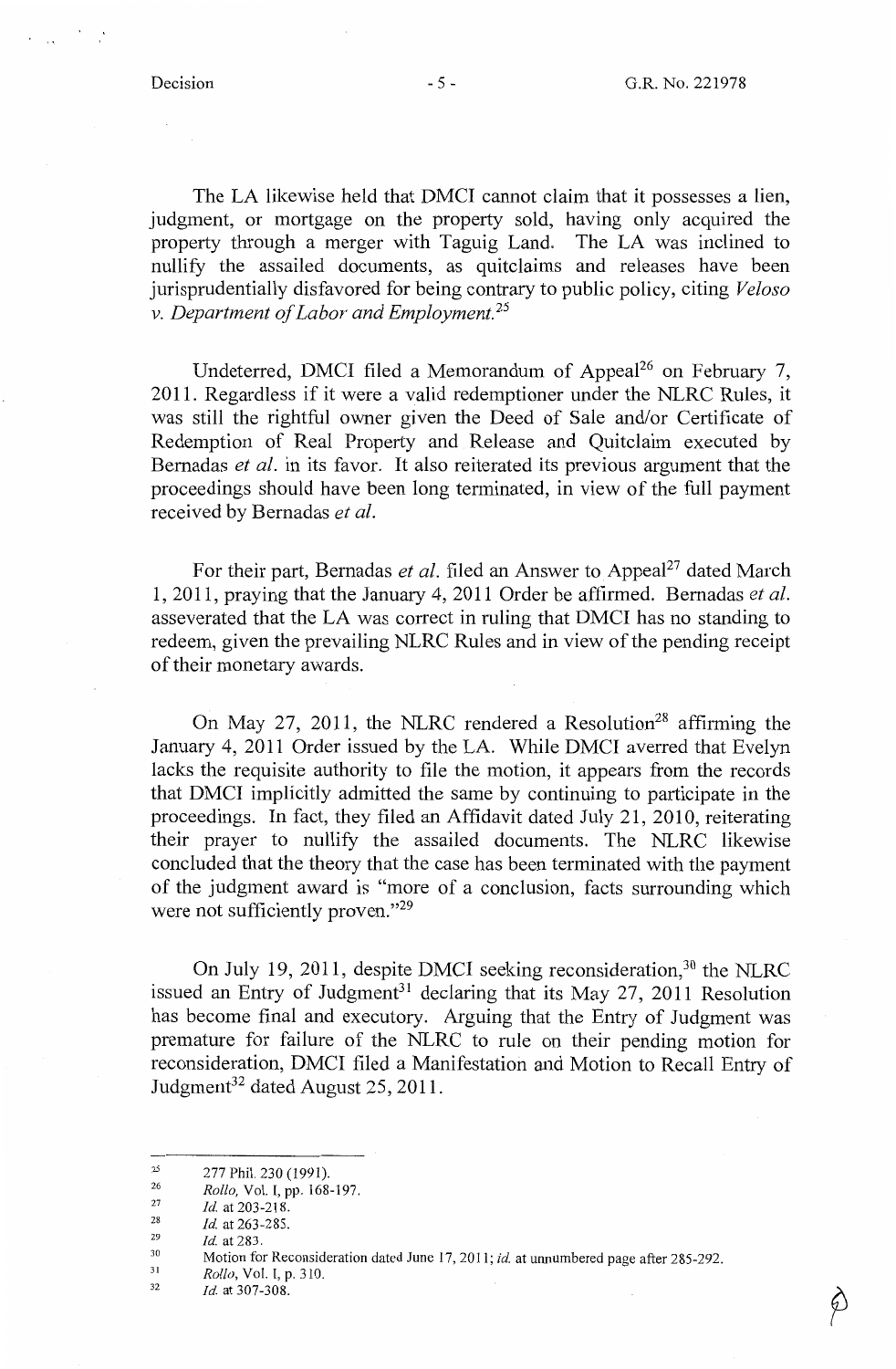$\label{eq:2.1} \frac{d\mathbf{y}}{dt} = \frac{d\mathbf{y}}{dt} = \frac{1}{\sqrt{2\pi}}\frac{d\mathbf{y}}{dt}$ 

On August 25, 2011, pursuant to the Entry of Judgment, Bemadas *et al.,* through their attorney-in-fact, Evelyn, filed a letter-request with the Register of Deeds of Taguig City, praying that the January 4, 2011 Order of the LA be implemented and registered pursuant to the Register of Deeds' ministerial duties.

To avoid any conflict involving the title to the subject lot, the Register of Deeds elevated the matter to the LRA *via* consulta based on the following issues:

- 1. Whether or not the NLRC has the power to issue an Order for the cancellation of a title already issued in the name of Taguig Land Development Corporation; and
- 2. Whether or not the order includes the cancellation of the two-third (2/3) shares of the previous owners (Reynaldo Bonifacio D. Lacsina and Renato G. Dionisio) who are not parties to the NLRC case thereby declaring their sale null and void.<sup>33</sup>

In a Manifestation<sup>34</sup> dated January 12, 2012, DMCI asserted that the consulta to the LRA has no leg to stand on, as the Entry of Judgment dated July 19, 2011 was deemed pre-mature and, subsequently, recalled by the NLRC.

DMCI also lodged a Complaint<sup>35</sup> with a prayer for the issuance of a temporary restraining order and/or preliminary injunction dated November 4, 2011 before the Regional Trial Court of Pasig City, Branch 266 *(RTC)* for quieting of title, alleging that it is the true, lawful, and absolute owner of the subject lot, having acquired the same from Taguig Land under TCT No. 12619. It repeated its previous arguments that by virtue of the Deed of Sale and/or Certificate of Redemption of Real Property and Release and Quitclaim, Bernadas *et al.* have no claim over the subject lot. Concomitantly, their action to nullify their previous issuances are a cloud on the title of DMCI.

On March 22, 2012, the NLRC issued a Resolution<sup>36</sup> recalling the Entry of Judgment dated July 19, 2011 for failure to resolve DMCI's motion for reconsideration.

<sup>33</sup>  Appeal en Consulta dated October 27,201 I; *id.* at 325-326.

<sup>34</sup>  *Rollo,* Vol. II, pp. 344-345.

<sup>35</sup>  *Id.* at 346-354.

<sup>36</sup>  *Id.* at 449-450.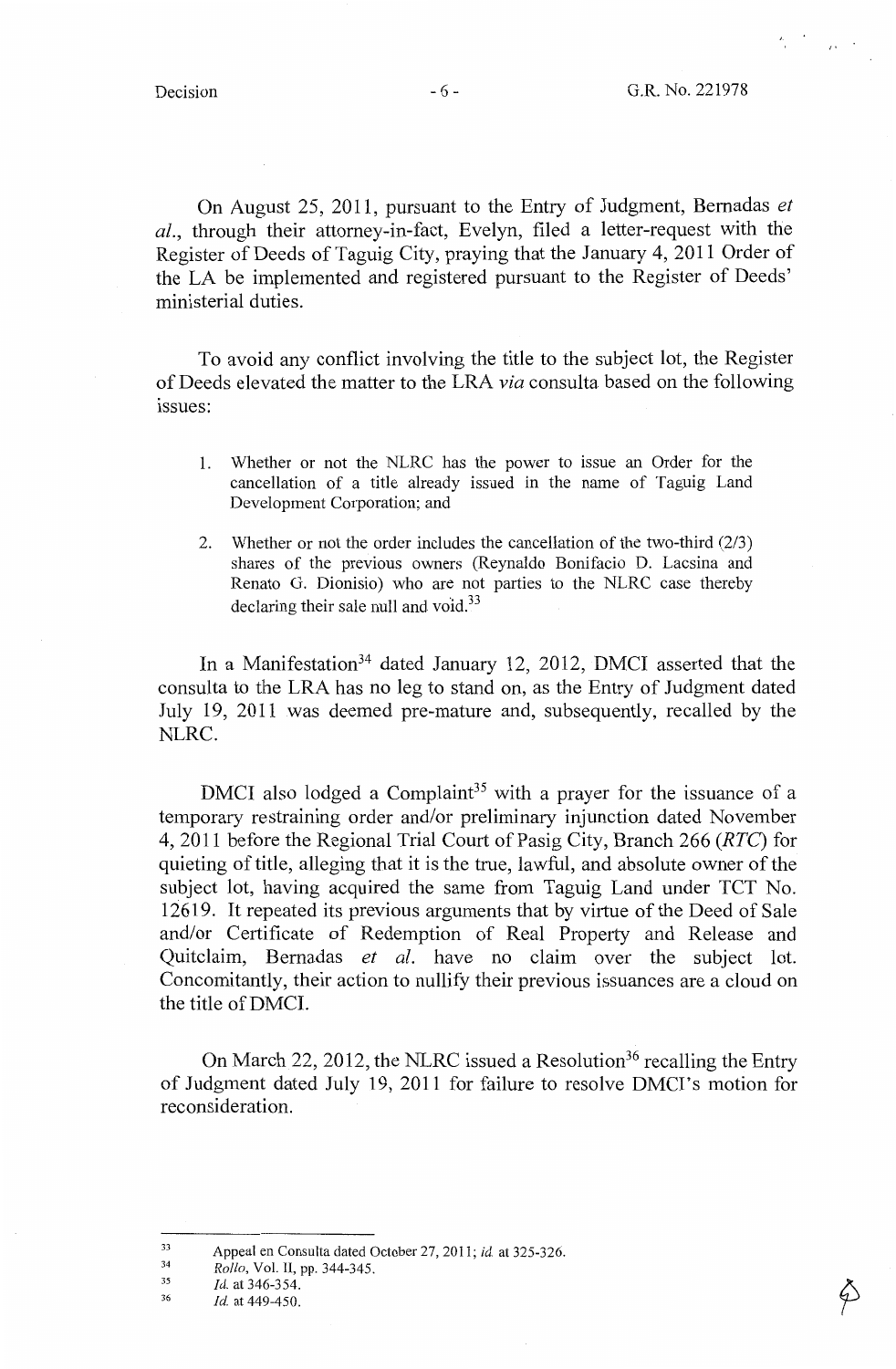On April 4, 2012, the NLRC denied<sup>37</sup> DMCI's motion for reconsideration for its utter failure to file the said motion within the 10-day reglementary period pursuant to Section 15,38 Rule VII of the 2011 NLRC Rules of Procedure.

Meanwhile, on April 19, 2012, the RTC granted the application for a temporary restraining order, thus enjoining Bemadas *et al.* from implementing the levy on execution under Entry No. 5371/25491 and Certificate of Sale (Entry No. 3252) annotated on TCT No. 25491.39

Then on May 16, 2012, the NLRC issued a subsequent Entry of Judgment,40 declaring that the April 4, 2012 Resolution has become final and executory.

In the case pending with the RTC, a preliminary injunction was subsequently issued against Bernadas *et al.* on October 22, 2012.<sup>41</sup> In granting the injunction, the RTC was convinced that between DMCI and Bemadas *et al.,* DMCI had clearly shown a better right over the subject lot by virtue of the evidence it proffered. Thus, there was a clear, urgent, and paramount necessity for the injunctive writ to stop Bemadas *et al.* from enforcing the levy on execution.<sup>42</sup>

On October 31, 2012, DMCI filed a Manifestation<sup>43</sup> with the LRA, attaching the October 22, 2012 Order of the RTC.

On April 3, 2013, the LRA issued a Resolution,<sup>44</sup> in Consulta No. 5208, ruling that the January 4, 2011 NLRC Order and its July 19, 2011 Entry of Judgment are registrable.

On the first issue of whether the NLRC can order the cancellation of a title, the LRA relied on this Court's ruling in *Tanongon v. Samson, <sup>45</sup>* recognizing that the NLRC possessed sufficient authority and power to execute final judgments and awards, and that third-party claims of

<sup>&</sup>lt;sup>37</sup> *Id.* at 451-453.<br><sup>38</sup> Section 15. *Motions of Reconsideration*.—Motion for reconsideration of any decision, resolution or order of the Commission shall not be entertained except when based on palpable or patent errors; *provided that,* the motion is filed **within ten (10) calendar days** from receipt of decision, resolution or order, with proof of service that a copy of the same has been furnished, within the reglementary period, the adverse party; and *provided further*, that only one such motion from the same party shall be entertained. (15a) (Emphasis ours)

<sup>&</sup>lt;sup>39</sup> Order dated April 19, 2012; *rollo*, vol. I, pp. 490-496.<br><sup>40</sup> *Id.* at 454.

<sup>41</sup>  Order dated October 22, 2012; *id.* at 572-576.

<sup>42</sup>  43 *Id.* at 576.

*Id.* at 497-499.

<sup>44</sup>  *Id.* at 99-103.

<sup>45</sup>  431 Phil. 729 (2002).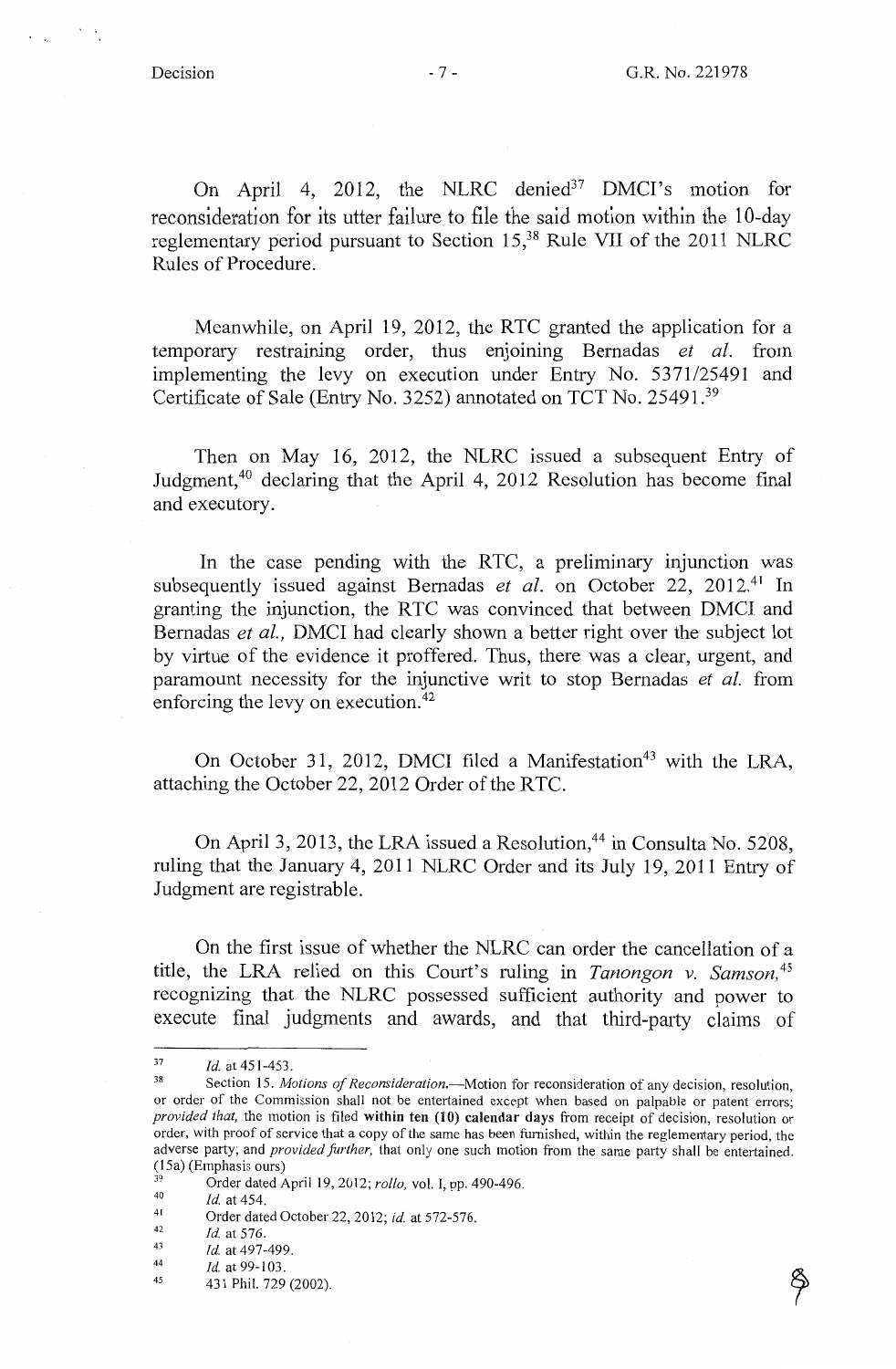ownership on a levied property does not necessarily prevent execution. It further found it militating against DMCI that its third-party claim of ownership over the subject lot was denied and was declared final and executory in a CA Decision dated July 31, 2009. In support of its registrability, the LRA likewise noted that the January 4, 2011 Order has been rendered final and executory, pursuant to the Entry of Judgment issued by the NLRC.

Anent the second issue of whether the January 4, 2011 Order of the LA covers the whole subject lot or only a portion thereof, the LRA cited the principle observed in *Armed Forces and Police Mutual Benefit Association, Inc. v. Santiago*<sup>46</sup> that "as a rule, the functions of the Register of Deeds are generally regarded as ministerial and said officer has no power to pass upon the legality of an order issued by a court of justice." Given that the whole property was subject of the levy and was eventually sold at public auction in favor of Bernadas *et al.,* it cannot be denied that the January 4, 2011 Order pertains to the entire property.

Aggrieved, DMCI filed a Motion for Reconsideration<sup>47</sup> with the LRA on May 6, 2013, which the LRA subsequently denied in an Order<sup>48</sup> dated September 26, 2013, in view of the May 16, 2012 Entry of Judgment.

DMCI elevated the matter to the CA *via* a Petition for Review<sup>49</sup> under Rule 43 of the Rules of Court, maintaining that the LRA gravely erred in ruling that the January 4, 2011 Order of the LA is registrable and emphasizing that the Entry of Judgment dated July 19, 2011 was recalled. It contended that, given such recall and the absence of a writ of execution, the basis for registration ceased to exist. Moreover, while the Entry of Judgment was later reinstated on May 16, 2012, there was nothing in the ruling that would suggest that such entry had been reinstated.

In a Decision<sup>50</sup> dated June 5, 2015, the CA denied the petition, disposing in this wise:

**WHEREFORE,** in view of the foregoing, the Petition for Review is **DENIED.** The Resolution dated April 3, 2013 and Order dated September 26, 2013, rendered by the Land Registration Authority (LRA) in Consulta No. 5208, are **AFFIRMED.** 

## so **ORDERED. <sup>51</sup>**

48 49 *Id.* at 105-107.

*Id.* at 51-59.

<sup>46</sup>  47 578 Phil. 609, 620 (2008).

*Rollo,* Vol. I, pp. 500-516.

<sup>50</sup>  *Id.* at 63-91.

<sup>51</sup>  Id. at 58-59. (Citations omitted).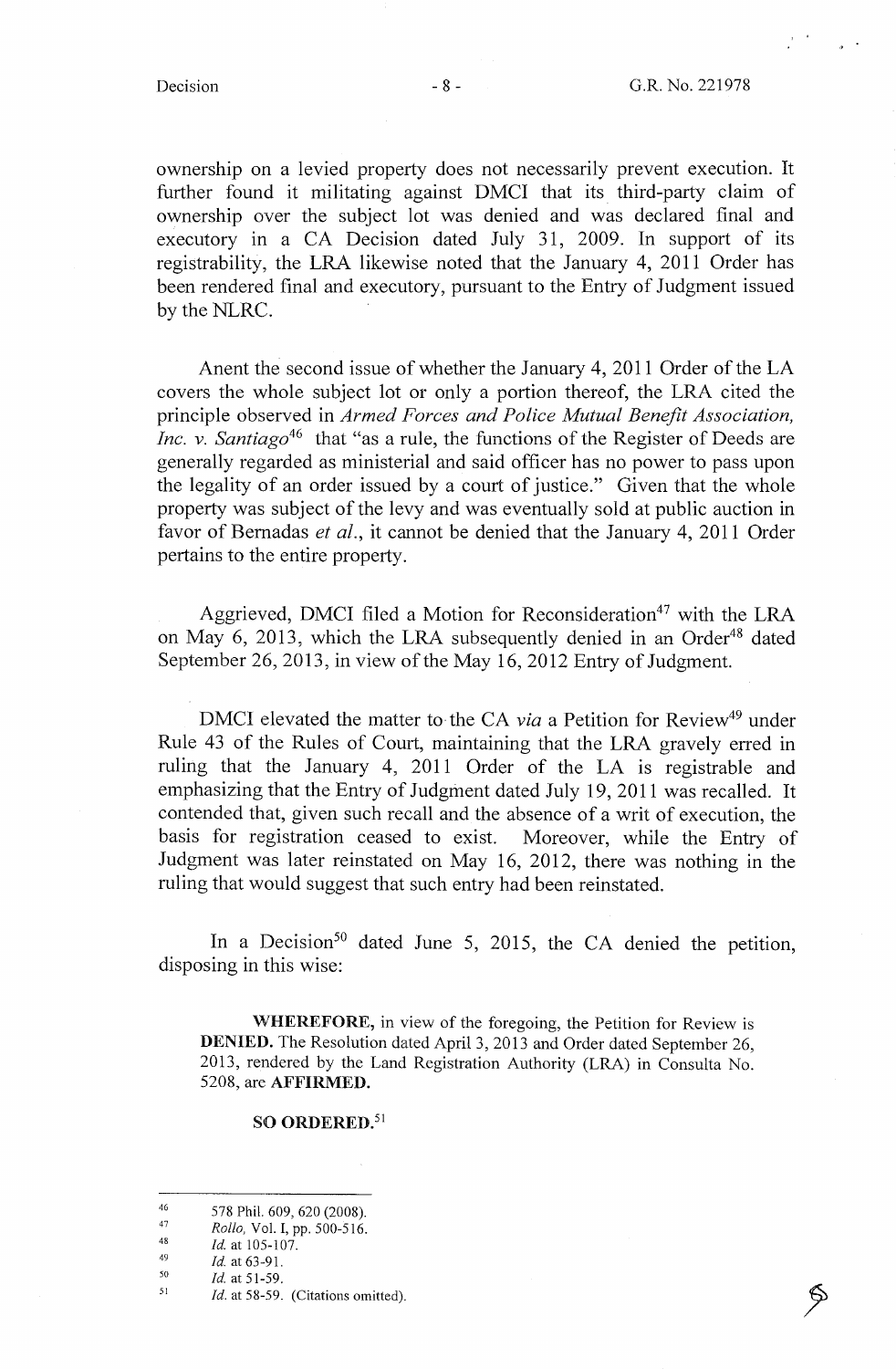In denying the petition, the CA reasoned that the NLRC's second Entry of Judgment issued on May 16, 2012 was a supervening event that rendered the issue before it moot and academic. It explained that while the LRA did not mention the reinstatement of the July 19, 2011 Entry of Judgment, the fact that the same was subsequently issued by the NLRC leaves nothing more for the appellate court to resolve. In the first place, the instant petition should already be struck down in light of the doctrine of immutability of judgments, under which decisions that have already acquired finality cannot be modified or altered in any respect.<sup>52</sup> Lastly, assuming *arguendo* that the LRA erred in its consulta, it was afforded the opportunity to correct its mistake when it denied DMCI's motion for reconsideration on the basis of the May 16, 2012 Entry of Judgment.<sup>53</sup>

DMCI moved for reconsideration,<sup>54</sup> which the CA denied in a Resolution<sup>55</sup> dated December 15, 2015.

Hence, this present petition.

### *Issue*

The primordial issue for this Court's resolution is whether the CA gravely erred in sustaining the Resolution dated April 3, 2013 and the Order dated September 26, 2013 of the LRA.

Petitioner insists that the January 4, 2011 Order of the LA should not be implemented or even registered in view of the absence of a writ of execution. Notwithstanding the Entry of Judgment subsequently issued by the NLRC on May 16, 2012, the same cannot dispense with the requirement that a final order requires a concomitant writ of execution.

Petitioner further points out that the CA completely disregarded a significant development in the original case, *"Nelia Bernadas et al. v. Liberty Transport Corp. and/or Mr. and Mrs. Honorato Lacsina."* There, respondents filed a motion seeking to implement the January 4, 2011 Order through the issuance of a writ of execution directing the Register of Deeds of Taguig City to cancel TCT No. 12619 under the name of petitioner. In resolving the motion, the LA issued an Order dated June 19, 2015 denying the said motion for execution. Manifestly, such wanton disregard of a crucial fact constitutes grave abuse of discretion on the part of the CA.

<sup>52</sup>  *Id.* at 58.

<sup>53</sup>  *Id.* 

<sup>54</sup>  55 *Id.* at 612-628.

*Id.* at 61-62.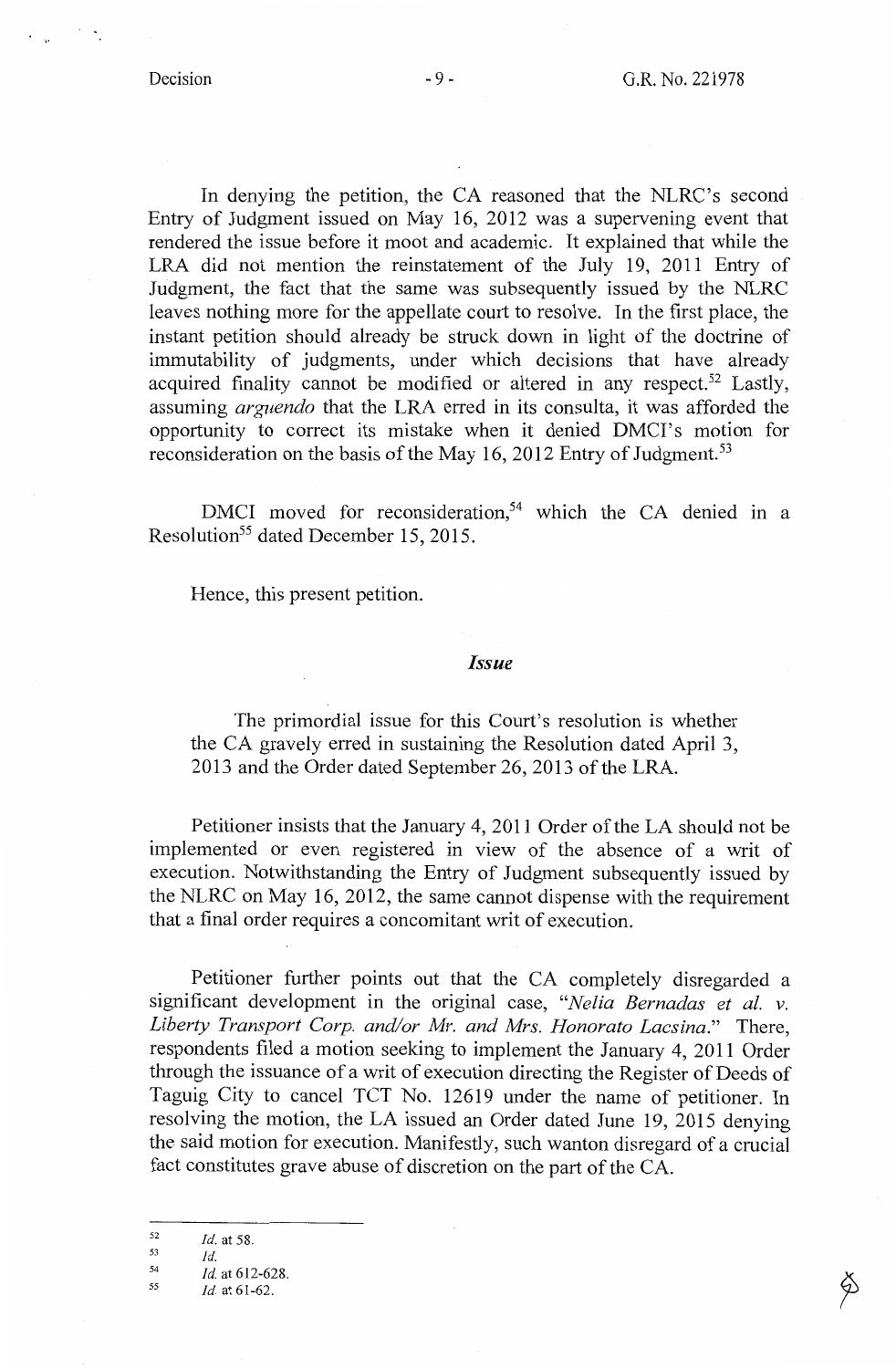Finally, petitioner opines that the CA overlooked the existence and relevance of the complaint for quieting of title over the subject lot filed with the RTC by petitioner against respondents, including the injunction issued pursuant thereto, which may have significant implications to petitioner's claim of ownership over the same.

On the other hand, respondents propound in their Comment<sup>56</sup> dated July 12, 2016 that the Resolution of the LRA, as well as the Decision of the CA, are in full accord with law and jurisprudence; thus, there is no error therein which may be the basis for its reversal. Respondents stressed that, aside from settling the issue on ownership of the property as belonging to respondents, the CA likewise denied petitioner's third-party claim on the subject lot in a separate action.

## *The Court's Ruling*

In the main, petitioner argues that the January 4, 2011 Order cannot be registered or even implemented in the absence of a writ of execution. It thus impugns error on Consulta No. 5208 issued by the LRA, which was later on affirmed by the CA in the assailed Decision dated June 5, 2015 and the Resolution dated December 15, 2015.

This Court is not persuaded.

In determining the significance of a writ of execution in enforcing orders of the NLRC, the NLRC Manual shall govern any question regarding the execution of a judgment of that body. It is well settled that regular courts have no jurisdiction to hear and decide questions arising from and are incidental to the enforcement of decisions, orders, or awards rendered in labor cases by officers and tribunals of the Department of Labor and Employment.<sup>57</sup> The Rules of Court shall then only apply by analogy or in a suppletory character.<sup>58</sup> As emphasized in *Balais v. Velasco*,<sup>59</sup> "to hold otherwise would be to sanction split jurisdiction which is obnoxious to the orderly administration of justice."

<sup>56</sup> *Rollo*, Vol. II, pp. 640-644.<br>
57 *Ando v. Campo,* 658 Phil. 636, 641-642 (2011).<br>
58 Section 3, Rule I of the 2011 NLRC Rules of Procedure, as amended, reads:

Section 3. Suppletory Application of the Rules of Court. -- In the absence of any applicable provision in these Rules, and in order to effectuate the objectives of the Labor Code, as amended, the pertinent provisions of the Rules of Court of the Philippines, as amended, may, in the interest of expeditious dispensation of labor, justice and whenever practicable and convenient, be applied by analogy or in a suppletory character and effect.<br>
<sup>59</sup> 322 Phil. 790, 807 (1996).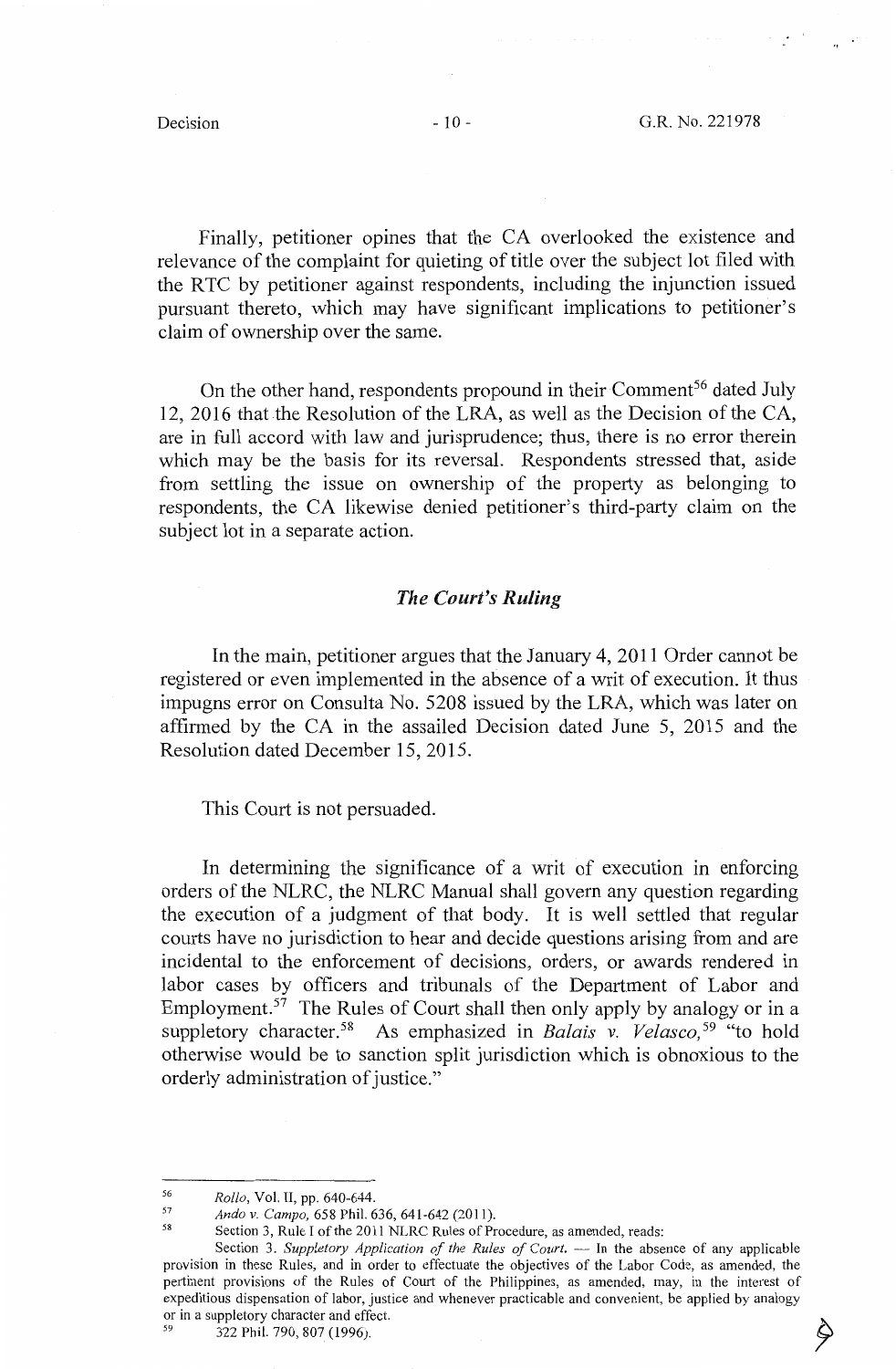Section 4(b), Rule 1 of the NLRC Manual defines a writ of execution as "an order directing the sheriff to enforce, implement, or satisfy the final decisions, orders, or awards of the National Labor Relations Commission or any of its Labor Arbiters. The writ of execution is valid only for a period of 180 days from receipt thereof by the sheriff or the duly designated officer."

Furthermore, Section 4, Rule III instructs that such writs of execution shall only be issued upon an order, resolution, or decision that finally disposes of the actions or proceedings and after the counsel and the parties have been duly furnished with the copies of the same in accordance with the NLRC Rules of Procedure. The NLRC, or the LA, is clothed with the power to *motu proprio,* or upon motion of any interested party, issue a writ of execution on a judgment only within five (5) years from the date it becomes final and executory. Notably, no motion for execution shall be entertained nor a writ be issued unless the NLRC or the LA is in possession of the records of the case which shall include an entry of judgment where the case has been appealed, except in certain cases.<sup>60</sup>

Verily, there can be no argument that a writ of execution is indispensable in the enforcement of final decisions or awards of the NLRC or the LA. In this case, however, the writ of execution has yet to be issued, considering that the action had just been disposed of with finality, given the Entry of Judgment dated May 16, 2012. Contrary to petitioner's presumptuous postulations, the LRA, in Consulta No. 5208, did not mention dispensing with the requirement of the writ. In other words, the consulta was not positioned to do away with the writ of execution. To be precise, it merely declared that the January 4, 2011 Order, together with the July 19, 2011 Entry of Judgment, was registrable. Stated differently, the consulta merely pronounced the state of the property as registrable; it by no means actually enabled the Order, or more appropriately, the subject lot, to be registered in favor of the respondents. Such distinction was well-identified by the CA in its Resolution<sup>61</sup> dated December 15, 2015, thus:

In this regard, petitioner needs to be reminded that **"registrability" and actual registration of real estate are very distinct concepts.** A declaration that a property is registrable refers to the fact that a party may register the same in his or her name while registration refers to the act itself. **In the instant case, the LRA merely declared the property to be registrable and did not refer to the actual cancellation of petitioner's title thereto, as directed in the Labor Arbiter's order affirmed by the NLRC.** Thus, this Court cannot give merit to petitioner's contention that a writ of execution is required before the property can be declared registrable

<sup>60</sup> The NLRC Manual on Execution of Judgment (as amended by Resolution No. 02-02, Series of 2002), Sec. 4(a).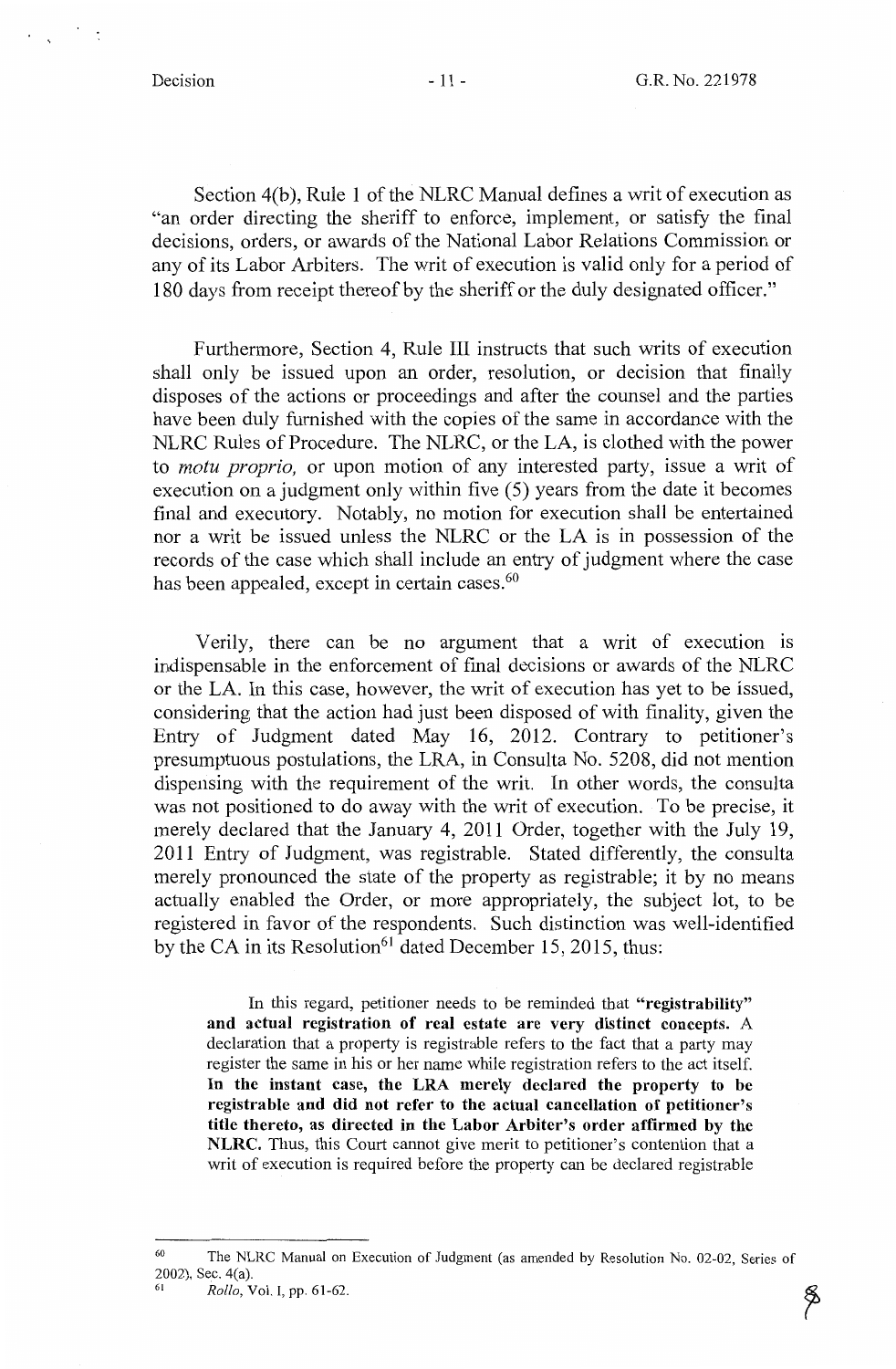as the directive which requires such writ is one of cancellation of petitioner's title and not the mere declaration of registrability.<sup>62</sup>

To be sure, it is the Register of Deeds, and not the LRA, who causes the actual registration of an instrument. The LRA, as an agency of the government, functions to assist different agencies in the implementation of the land reform program of the government, as well as to the courts in ordinary and cadastral land registration proceedings.<sup>63</sup> It likewise acts as the central repository of records relative to original registration of lands under the Torrens system, including subdivision and consolidation plans of titled  $lands<sup>64</sup>$ 

On the other hand, it is the statutory duty of the Register of Deeds, pursuant to Section 10 of Presidential Decree No. 1529 *(P.D. No. 1529)* also known as *"Property Registration Decree,"* to immediately register an instrument presented for registration dealing with real or personal property which complies with all the requisites for registration. Additionally, the Register of Deeds shall ensure that the instrument bears the proper documentary and science stamps and that the same are properly cancelled. In *Office of the Ombudsman v. Manalastas,* 65 the Court held that such duty is ministerial and must be performed in any case, to wit:

**Registration** is **a mere ministerial act by which a deed, contract, or instrument is sought to be inscribed in the records of the Office of the Register of Deeds and annotated at the back of the certificate of title covering the land subject of the deed, contract, or instrument. Being a ministerial act, it must be performed in any case. The public officer having this ministerial duty has no choice but to perform the specific action which** is **the particular duty imposed by law.** The purpose of registration is to give notice to all persons. It operates as a notice of the deed, contract, or instrument to others, but neither adds to its validity nor converts an invalid instrument into a valid one between the parties.<sup>66</sup>

Indeed, a Register of Deeds is precluded from exercising personal judgment and discretion when confronted with the problem of whether to register a deed or instrument. On doubts regarding the proper action to be taken or memorandum to be made in pursuance of any deed, mortgage, or other instrument presented for registration, the proper step to be taken shall be to submit and certify the question to the Commissioner of the LRA *via* a

66 *Id.* at 565-566. (Emphasis ours)

<sup>62</sup>  *Id.* at 62. (Emphasis ours)

<sup>63</sup>  P.D. No. 1529, Sec. 6(2).

<sup>64</sup>  *Id.* 

<sup>65</sup>  791 Phil. 557 (2016). (Emphasis ours; citations omitted)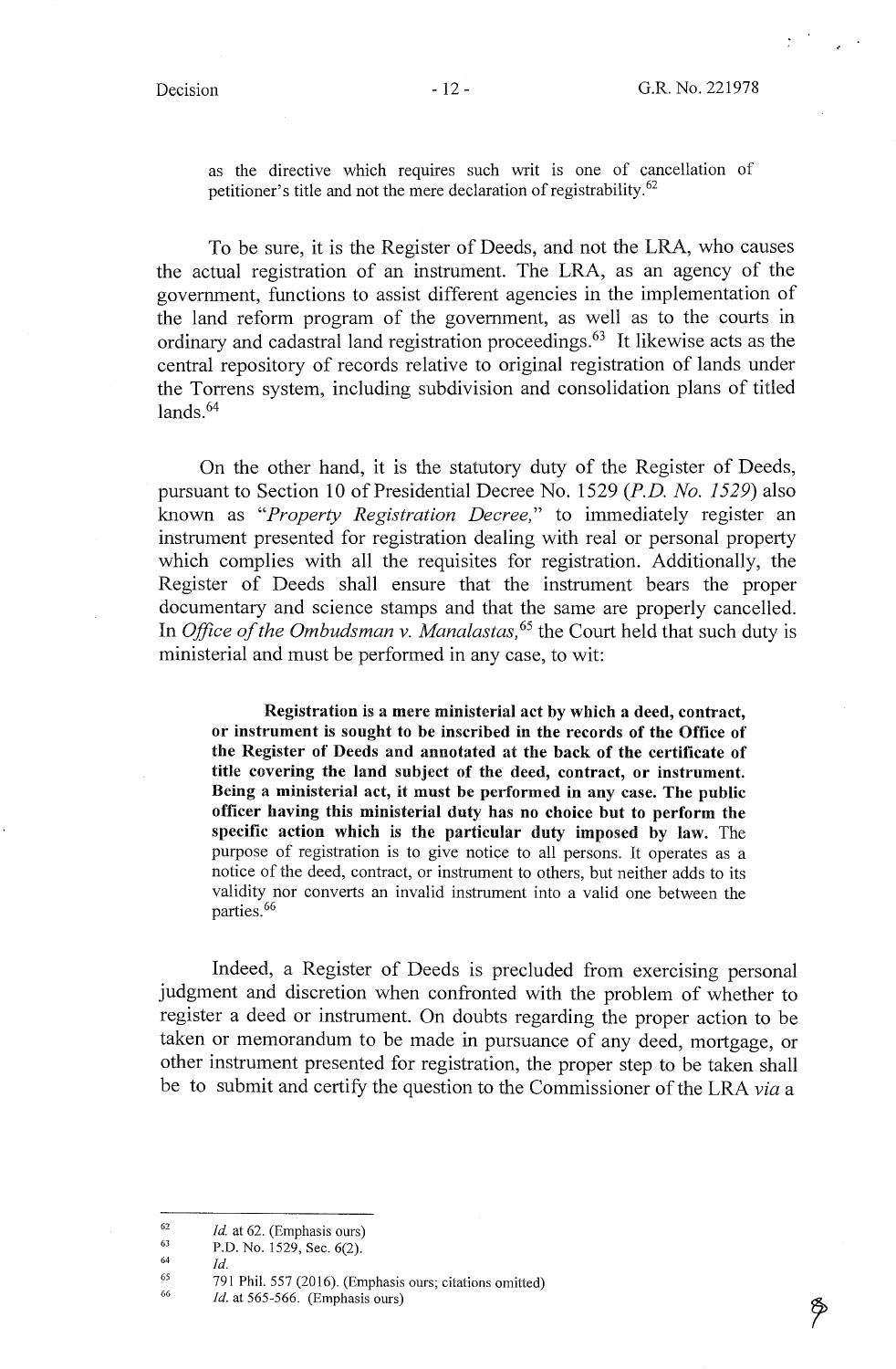consulta according to Section  $117^{67}$  of P.D. No. 1529. The LRA shall, after notice and hearing, enter an order prescribing the step to be taken on the doubtful question.

To this end, this Court all the more cannot subscribe to petitioner's assumption that the consulta caused the registration of the January 4, 2011 Order. Petitioner only has itself to blame as the Register of Deeds was only bound by the consulta to register the January 4, 2011 Order, which lapsed into finality by virtue of the Entry of Judgment.

It must be stressed that the resolution or ruling in consultas by the LRA Commissioner shall not be binding upon the Register of Deeds, *provided*  that the aggrieved party appeals the same to the CA within the reglementary period provided for by law. Specifically, P.D. No. 1529 refers to the period and manner laid down in R.A. No. 5434,<sup>68</sup> Section 2 of which instructs that such appeals be filed within 15 days from notice of the ruling or judgment, or in case a motion for reconsideration is filed within the 15-day period, then within 10 days from notice of the resolution denying the motion:

Section 2. *Appeals to Court of Appeals.* - Appeals to the Court of Appeals shall be filed within fifteen (15) days from notice of the ruling, award, order, decision of judgment or from the date of its last publication, if publication is required by law for its effectivity; or in case a motion for reconsideration is filed within that period of fifteen (15) days, then within ten (10) days from notice or publication, when required by law, of the resolution denying the motion for reconsideration. No more than one motion for reconsideration shall be allowed any party. If no appeal is filed within the periods here fixed, the ruling, award, order, decision or judgment shall become final and may be executed as provided by existing law.

Q

<sup>&</sup>lt;sup>67</sup> Section 117. *Procedure*. — When the Register of Deeds is in doubt with regard to the proper step to be taken or memorandum to be made in pursuance of any deed, mortgage or other instrument presented to him for registration, or where any party in interest does not agree with the action taken by the Register of Deeds with reference to any such instrument, the question shall be submitted to the Commissioner of Land Registration by the Register of Deeds, or by the party in interest thru the Register of Deeds.

Where the instrument is denied registration, the Register of Deeds shall notify the interested party in writing, setting forth the defects of the instrument or legal grounds relied upon, and advising him that if he is not agreeable to such ruling, he may, without withdrawing the documents from the Registry, elevate the matter by consulta within five days from receipt of notice of the denial of registration to the Commissioner of Land Registration.

The Register of Deeds shall make a memorandum of the pending consulta on the certificate of title which shall be canceled motu proprio by the Register of Deeds after final resolution or decision thereof, or before resolution, if withdrawn by petitioner.

The Commissioner of Land Registration, considering the consulta and the records certified to him after notice to the parties and hearing, shall enter an order prescribing the step to be taken or memorandum to be made. His resolution or ruling in consultas shall be conclusive and binding upon all Registers of Deeds, provided, that the party in interest who disagrees with the final resolution, ruling or order of the Commissioner relative to consultas may appeal to the Court of Appeals within the period and in manner

<sup>&</sup>quot;An Act to Provide a Uniform Procedure for Appeals from the Court of Agrarian Relations, the *Secretary of Labor Under Section* 7 *of Republic Act Numbered Six Hundred Two, also Known as 'The Minimum Wage Law,' the Department of Labor Under Section 23 of Republic Act Numbered Eight Hundred Seventy-Five, also Known as 'The Industrial Peace Act,' the Land Registration Commission, the Securities and Exchange Commission, the Social Security Commission, the Civil Aeronautics Board, the*  Patent Office, and the Agricultural Inventions Board, and for Other Purposes."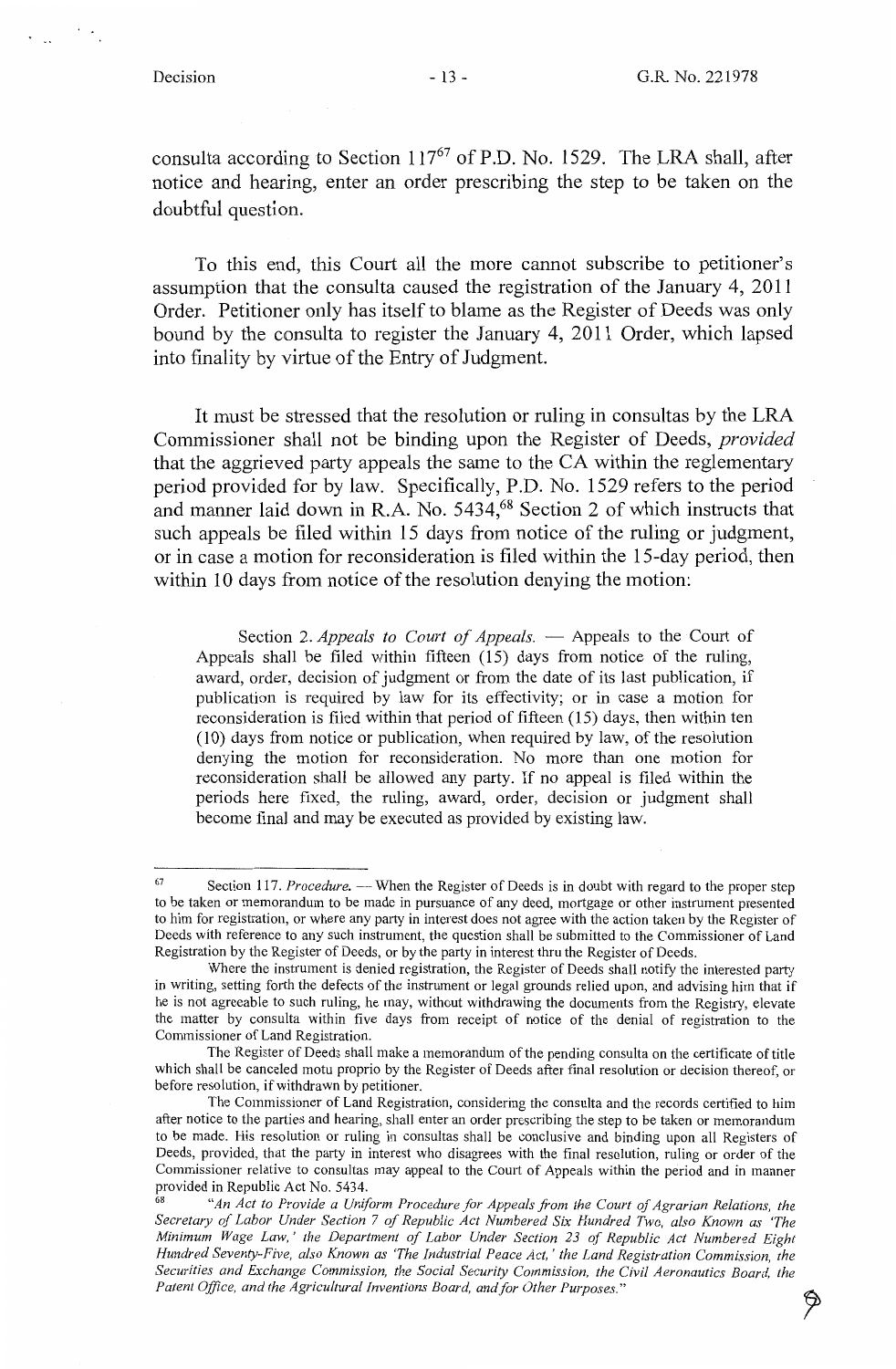Subsequently, *Batas Pambansa Bilang* 129<sup>69</sup>*(B.P. Blg. 129)* was passed into law, which vests the CA with exclusive appellate jurisdiction over all final judgments, decisions, resolutions, orders, or awards of the LRA in the exercise of its *quasi*-judicial functions.<sup>70</sup> This is reflected in Rule 43 of the Rules of Court, which directs the party appealing to file a verified petition for review within 15 days from notice of award, judgment, final order, or resolution, or from the denial of petitioner's motion for new trial or reconsideration, to wit:

Section 1. *Scope.* — This Rule shall apply to appeals from judgments or final orders of the Court of Tax Appeals and from awards, judgments, final orders or resolutions of or authorized by any quasijudicial agency in the exercise of its quasi-judicial functions. Among these agencies are the Civil Service Commission, Central Board of Assessment Appeals, Securities and Exchange Commission, Office of the President, **Land Registration Authority,** Social Security Commission, Civil Aeronautics Board, Bureau of Patents, Trademarks and Technology Transfer, National Electrification Administration, Energy Regulatory Board, National Telecommunications Commission, Department of Agrarian Reform under Republic Act No. 6657, Govermnent Service Insurance System, Employees Compensation Commission, Agricultural Invention Board, Insurance Commission, Philippine Atomic Energy Commission, Board of Investments, Construction Industry Arbitration Commission, and voluntary arbitrators authorized by law. (n)

**xxxx** 

**Section 4.** *Period of appeal.* — **The appeal shall be taken within fifteen (15) days from notice of the award, judgment, final order or resolution, or from the date of its last publication, if publication is required by law for its effectivity, or of the denial of petitioner's motion for new trial or reconsideration duly filed in accordance with the governing law of the court or agency** *a quo.* Only one (1) motion for reconsideration shall be allowed. Upon proper motion and the payment of the full amount of the docket fee before the expiration of the reglementary period, the Court of Appeals may grant an additional period of fifteen (15) days only within which to file the petition for review. No further extension shall be granted except for the most compelling reason and in no case to exceed fifteen (15) days. (n) (Emphases ours)

69 70 Otherwise known as the *"Judiciary Reorganization Act of 1980."* 

Section 9(3) of B.P. Blg. 129 reads:

Section 9. *Jurisdiction*. — The Court of Appeals shall exercise: xxxx

<sup>3.</sup> Exclusive appellate jurisdiction over all final judgements, resolutions, orders or awards of Regional Trial Courts and quasi-judicial agencies, instrumentalities, boards or commission, including the Securities and Exchange Commission, the Social Security Commission, the Employees Compensation Commission and the Civil Service Commission, except those falling within the appellate jurisdiction of the Supreme Court in accordance with the Constitution, the Labor Code of the Philippines under Presidential Decree No. 442, as amended, the provisions of this Act, and of subparagraph  $(1)$  of the third paragraph and subparagraph 4 of the fourth paragraph of Section 17 of the Judiciary Act of 1948.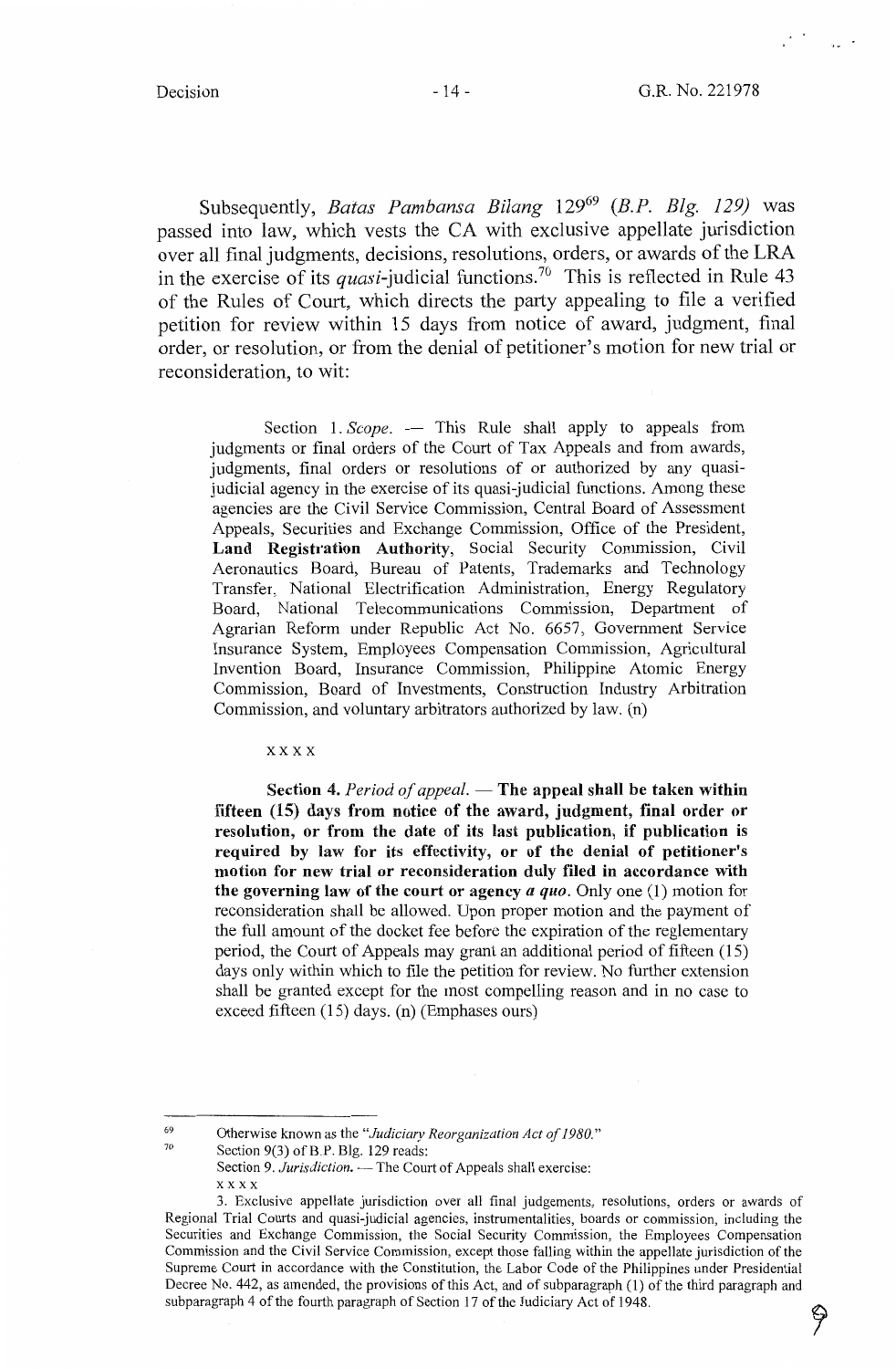Prescinding therefrom, upon the lapse of the indicated period, the consulta shall be rendered conclusive and binding on the Register of Deeds, who shall either register or deny the registration of the instrument.

Upon scouring the records, it appears that the petitioner committed a procedural infraction in belatedly filing an appeal *via* a petition with the CA. Petitioner manifestly admits that upon receipt of the consulta, it filed a motion for reconsideration with the LRA on May 6, 2013 and a supplement to the same on August 18, 2013. Thereafter, petitioner received a copy of the Resolution of the LRA denying its motion on October 4, 2013.<sup>71</sup> Thus, petitioner had 15 days from October 4, 2013, or until October 19, 2013, to seek further recourse. However, it was only on October 31, 2013, or 11 days past the prescribed reglementary period, that its petition was filed. In petitioner's case, no explanation was advanced; neither did it even provide the slightest justification for its procedural missteps.

Given the transgressions of petitioner, the Register of Deeds, pursuant to its ministerial duty, was bound by the ruling in Consulta No. 5208 of the LRA to register the January 4, 2011 Order and the Entry of Judgment dated July 19, 2011. While the previous Entry of Judgment was recalled and a second Entry was subsequently issued on May 16, 2012, the LRA rectified such error that may be attributed to it by recognizing the second Entry of Judgment in its Order dated September 26, 2013, which also denied petitioner's motion for reconsideration. After all, a scrutiny of the records will prove that no such significant difference exists between the July 19, 2011 Entry of Judgment *vis-a-vis* the May 16, 2012 Entry of Judgment, considering that no other inequitable or otherwise improvident event or condition arose that would warrant a reversal of the NLRC Decision. As aptly ruled by the CA:

While it is true that there was no reinstatement of the July 19, 2011 issuance, the fact that a new *Entry of Judgment* was subsequently made by the NLRC leaves nothing more to be resolved by this Court since the land is considered registrable as of May 16, 2012. Even if this Court hypothetically rules that the LRA erred in upholding the July 19, 2011 *Entry of Judgment* in the assailed Resolution, the LRA was given the opportunity the correct its mistake upon petitioner's filing of its *Motion for Reconsideration* which was denied on the basis of the issuance of the May 16, 2012 *Entry of Judgment.* Considering the fact that the award in favor of respondents had already attained finality, there is no more issue for this Court to resolve.  $x x x^{72}$ 

On this score, it cannot be gainsaid that petitioner's failure to perfect its appeal within the reglementary period specified by law, together with its

72 *Id.* at 58.

<sup>71</sup>  *Rollo,* Vol. I, pp. 21-22.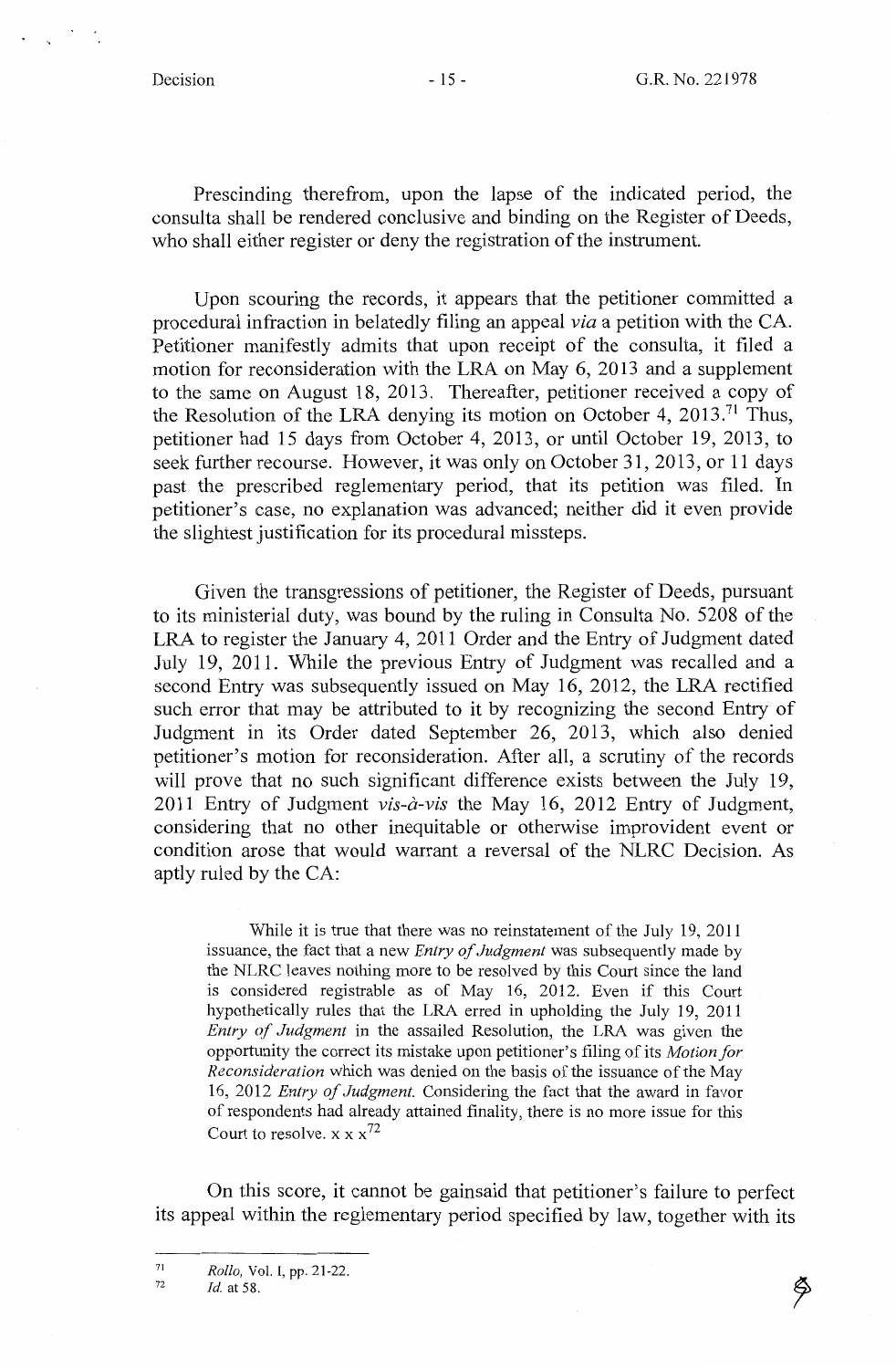failure to avail of the additional periods for extension, renders the judgment final and executory. It may be well to recall this Court's pronouncement in Saint Louis University, Inc. v. Cobarrubias,<sup>73</sup> which dealt with the reglementary periods under Rule 43, where it warned that non-compliance with the procedural requirements shall be a sufficient ground for the petition's dismissal. Also, in *Apex Mining Co., Inc. v. Commissioner of Internal Revenue*<sup>74</sup> this Court stressed that procedural rules setting the period of perfecting an appeal are generally inviolable, considering that appeals are not a natural right or a component of due process, but a mere statutory privilege:

To stress, the right to appeal is merely statutory and one who seeks to avail of it must comply with the statute or rules. The requirements for perfecting an appeal within the reglementary period specified in the law must be strictly followed as they are considered indispensable interdictions against needless delays. Moreover, the perfection of an appeal in the manner and within the period set by law is not only mandatory but jurisdictional as well, hence failure to perfect the same renders the judgment final and executory. And, just as a losing party has the privilege to file an appeal within the prescribed period, so also does the prevailing party has the correlative right to enjoy the finality of a decision in his favor.<sup>75</sup>

In effect, the CA should have actually dismissed the petition outright. While the appellate court enjoys a certain latitude of discretion to grant additional periods for extension pursuant to Section 4, Rule 43 of the Rules of Court, petitioner utterly failed to prove its adherence to the Rules by filing the proper motion praying for an extension of time. Regrettably, neither did petitioner even bother to mention such procedural error in its petition.

Apart from the non-perfection of petitioner's appeal, this Court cannot close its eyes to the Entry of Judgment dated May 16, 2012, which renders the January 4, 2011 Order final and executory, thus, immutable and unalterable. Thus, this Court shall not belabor the point of discussing the implications of the LA's Order dated June 19, 2015, emanating from the proceedings in the original case entitled *"Nelia Bernadas et al. v. Liberty Transport Corp. and/or Mr. and Mrs. Honorato Lacsina."* Foremost is the principle that "a decision that has attained finality becomes the law of the case regardless of any claim that it is erroneous. Any amendment or alteration which substantially affects a final and executory judgment is null and void for lack of jurisdiction, including the entire proceedings held for that purpose."76

75 *Id.* at 275. (Citations omitted)

的

<sup>73</sup>  640 Phil. 682, 689 (2010).

<sup>74</sup>  510 Phil. 268 (2005).

<sup>76</sup>  *Vargas v. Cajucom,* 761 Phil. 43, 54 (2015).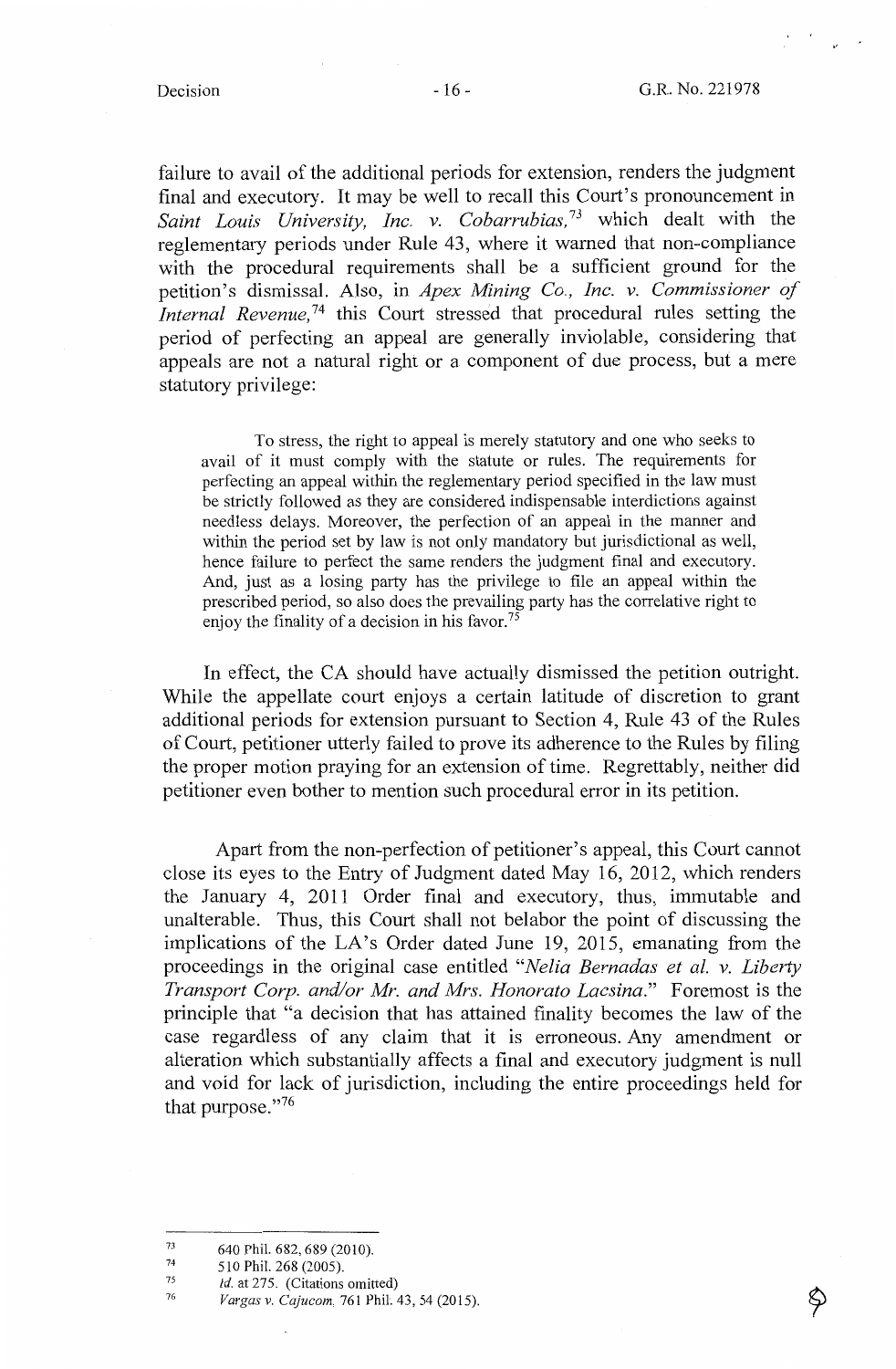In *Gadrinab v. Salamanca*,<sup>77</sup> citing *FGU Insurance Corporation v. RTC*,<sup>78</sup> this Court reiterated the shopworn doctrine of immutability of judgments:

Under the doctrine of finality of judgment or immutability of judgment, a decision that has acquired finality becomes immutable and unalterable, and may no longer be modified in any respect, even if the modification is meant to correct erroneous conclusions of fact and law, and whether it be made by the court that rendered it or by the Highest Court of the land. Any act which violates this principle must immediately be struck down.

This doctrine admits a few exceptions, usually applied to serve substantial justice:

1. The correction of clerical errors;

2. the so-called *nunc pro tune* entries which cause no prejudice to any party;

3. void judgments; and

4. whenever circumstances transpire after the finality of the decision rendering its execution unjust and inequitable.<sup>79</sup>

Woefully, none such exceptions laid down in jurisprudence were raised and thereafter proven by petitioner. While it appears on the surface that petitioner assails the execution of the January 4, 2011 Order due to the absence of a writ of execution, a careful review of petitioner's arguments would reveal their true intention of appealing the merits of the case and for the ownership of the subject lot to be declared rightfully theirs. Such arguments as to these issues are appropriately proper for an appeal, a remedy that was already undertaken by petitioner. At this juncture, it is well to raise that parties cannot circumvent the doctrine of immutability of judgments by merely assailing the execution of the judgment.<sup>80</sup>

Nevertheless, even if this Court were to indulge petitioner, its arguments deserve scant consideration given the July 31, 2009 Decision of the CA, dismissing its claim of ownership over the subject lot, which it insists was acquired from Taguig Land. This Court notes that such Decision lapsed into finality pursuant to an Entry of Judgment<sup>81</sup> dated September 3, 2009. It also goes without saying that the finality of the July 31, 2009 Decision would belie yet another claim of ownership by petitioner in its pending action for quieting of title before the RTC. To iterate the principle in *Vargas v. Cajucom,* 82 petitioner may not do indirectly, by assailing the

- 81 *Rollo,* Vol. II, p. 670.
- 82 *Supra* note 76, at 56.

<sup>77</sup>  736 Phil. 279, 292-293 (2014).

<sup>78</sup>  659 Phil. 117, 123(2011).

<sup>79</sup>  *Gadrinab v. Salamanca, supra* note 77, at 292-293.

<sup>80</sup>  *Mercury Drug Corporation v. Spouses Huang,* 817 Phil. 434,437 (2017).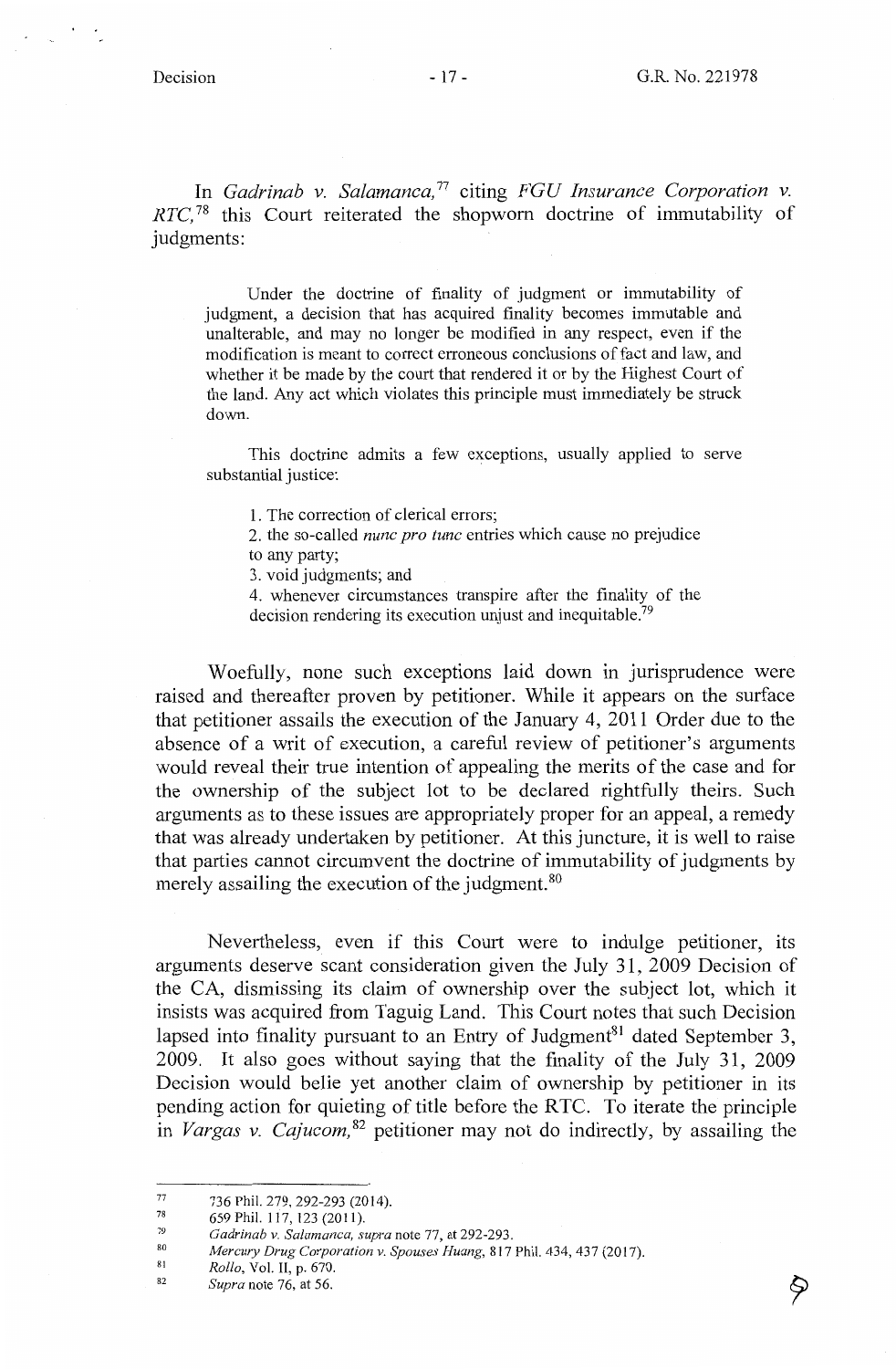$\frac{1}{2}$ 

**JHOSEP PLAOPEZ** Associate Justice

absence of a writ of execution, what they cannot do directly, which is to attack a final, immutable, and unalterable judgment.

**WHEREFORE,** in view of the foregoing, the instant petition is **DENIED.** The Decision dated June 5, 2015 and the Resolution dated December 15, 2015 of the Court of Appeals in CA-G.R. SP No. 132268, affirming the April 3, 2013 Resolution and the September 26, 2013 Order of the Land Registration Authority in Consulta No. 5208, are **AFFIRMED.**  The National Labor Relations Commission's Order dated January 4, 2011 and the Entry of Judgment dated July 19, 2011 are registrable.

**SO ORDERED.** 

**ANARVIC M.V.F. LEONEN WE CONCUR: ZARO-JAVIER AMY**  Associate Justice o/ate Justice  $O, \overline{J}R$ **TONIO T. KHO, JR.**<br>Associate Justice

## **ATTESTATION**

I attest that the conclusions in the above Decision had been reached in consultation before the case was assigned to the writer of the opinion of the Court's Division.

MARVIC M.V. F. LEONEN

Associate Justice Chairperson, Third Division